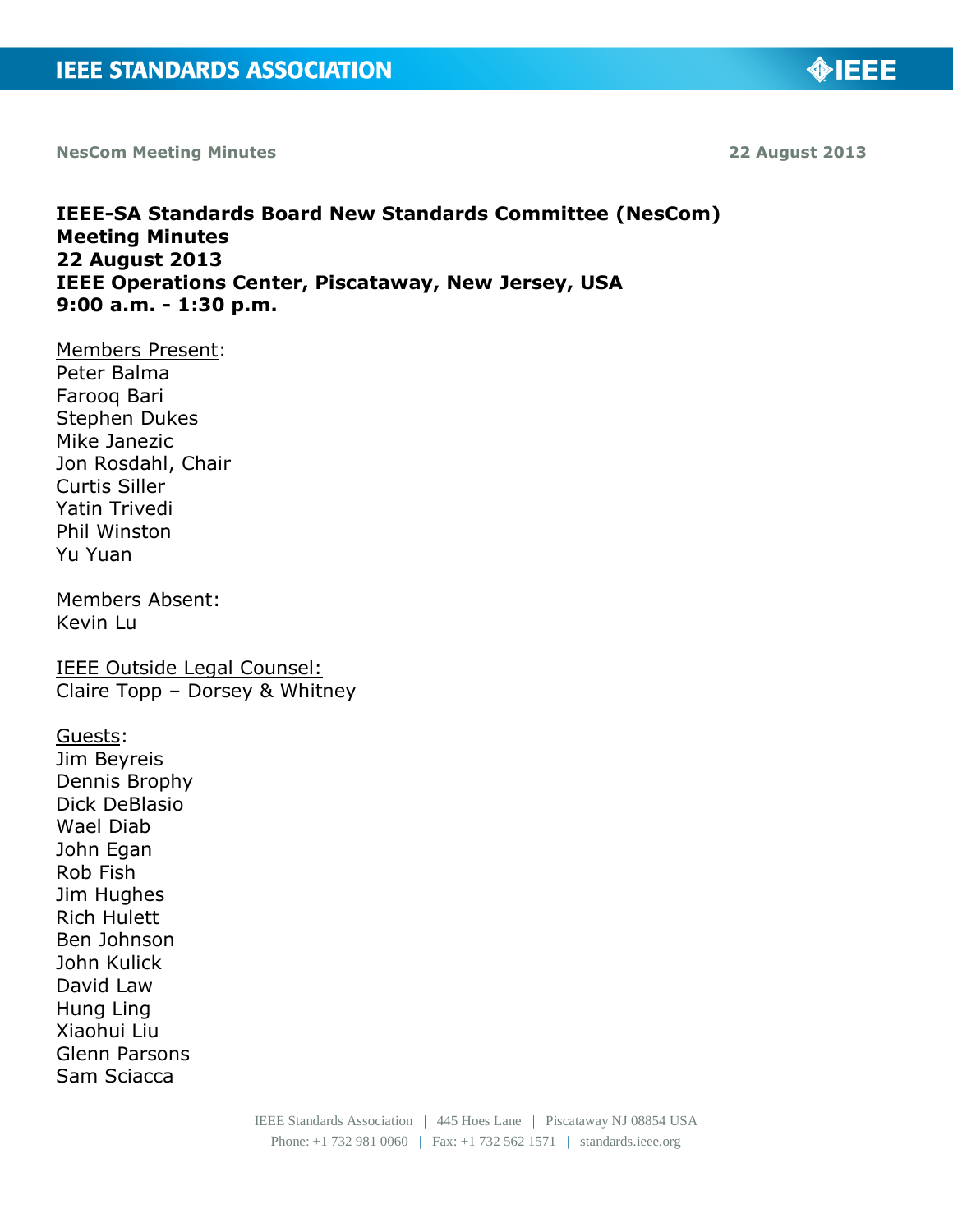## Diego Vicentin

IEEE Staff: Kathryn Bennett Christina Boyce Matt Ceglia Terry deCourcelle Chirag Desai Tricia Gerdon Krista Gluchoski Lloyd Green Jodi Haasz Mary Ellen Hanntz Noelle Humenick Mike Kipness Robert Ivan Karen Kenney Soo Kim Bob LaBelle Greg Marchini Karen McCabe Jennifer McClain David Michaud Adam Newman Lisa Perry Walter Pienciak Dave Ringle, Administrator Alpesh Shah Erin Spiewak Ravi Subramaniam Cherry Tom Sue Vogel Joan Woolery Malia Zaman

# **1 CALL TO ORDER**

Chair Rosdahl called the meeting to order at 9:00 a.m. There was a round of introductions by all present.

# **2 REVIEW AND APPROVAL OF AGENDA**

There was a motion to approve the agenda. There was no objection to unanimous consent.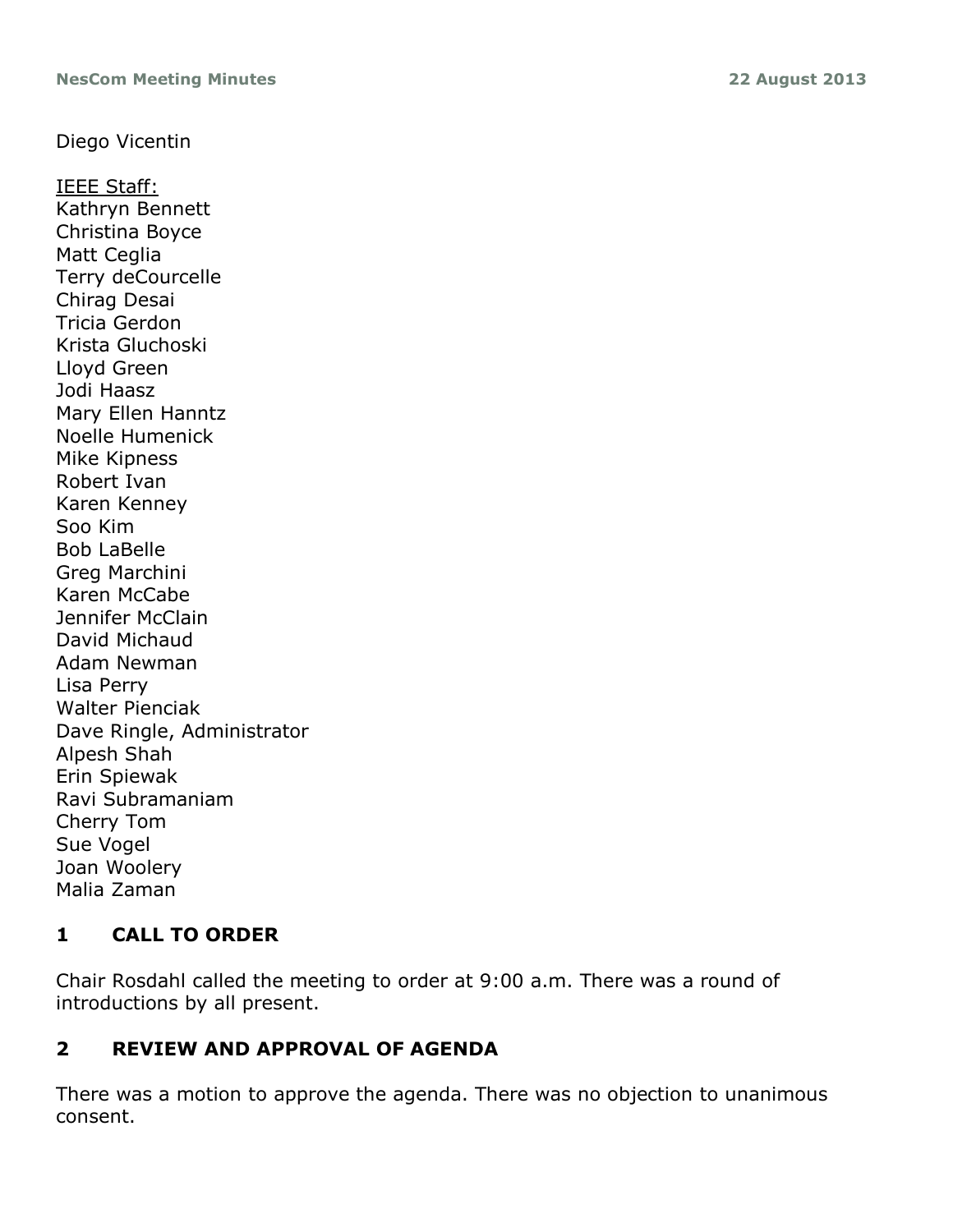## **2.1 Consent Agenda**

### **2.1.1 Withdrawal Requests**

IEEE Nuclear and Plasma Sciences Society/Nuclear Instruments and Detectors

#### **PN42.31**

Standard for Measurement Procedures for Resolution and Efficiency of Wide-Bandgap Semiconductor Detectors of Ionizing Radiation *Recommendation: Approve PAR withdrawal*

IEEE-SASB Coordinating Committees/SCC14 – Quantities, Units, and Letter Symbols

### **P80000**

Standard for Quantities and Units *Recommendation: Approve PAR withdrawal*

## **3 APPROVAL OF MINUTES FROM THE 13 JUNE 2013 MEETING**

There was a motion to approve the June meeting minutes. There was no objection to unanimous consent.

## **4 PARS FOR DISCUSSION**

### **4.1 Modified PARs**

IEEE Consumer Electronics Society/Standards Committee

### **P1874**

Standard for Documentation Schema for Repair and Assembly of Electronic Devices *Recommendation: Approve modified PAR*

IEEE Industry Applications Society/Petroleum & Chemical Industry

### **P844.1**

Standard for Skin Effect Trace Heating of Pipelines, Vessels, Equipment, and Structures – General, Testing, Marking, and Documentation Requirements *Recommendation: Approve modified PAR*

### **P844.2**

Standard for Skin Effect Trace Heating of Pipelines, Vessels, Equipment, and Structures – Application Guide for Design, Installation, Testing, Commissioning and Maintenance *Recommendation: Approve modified PAR*

**P844.3**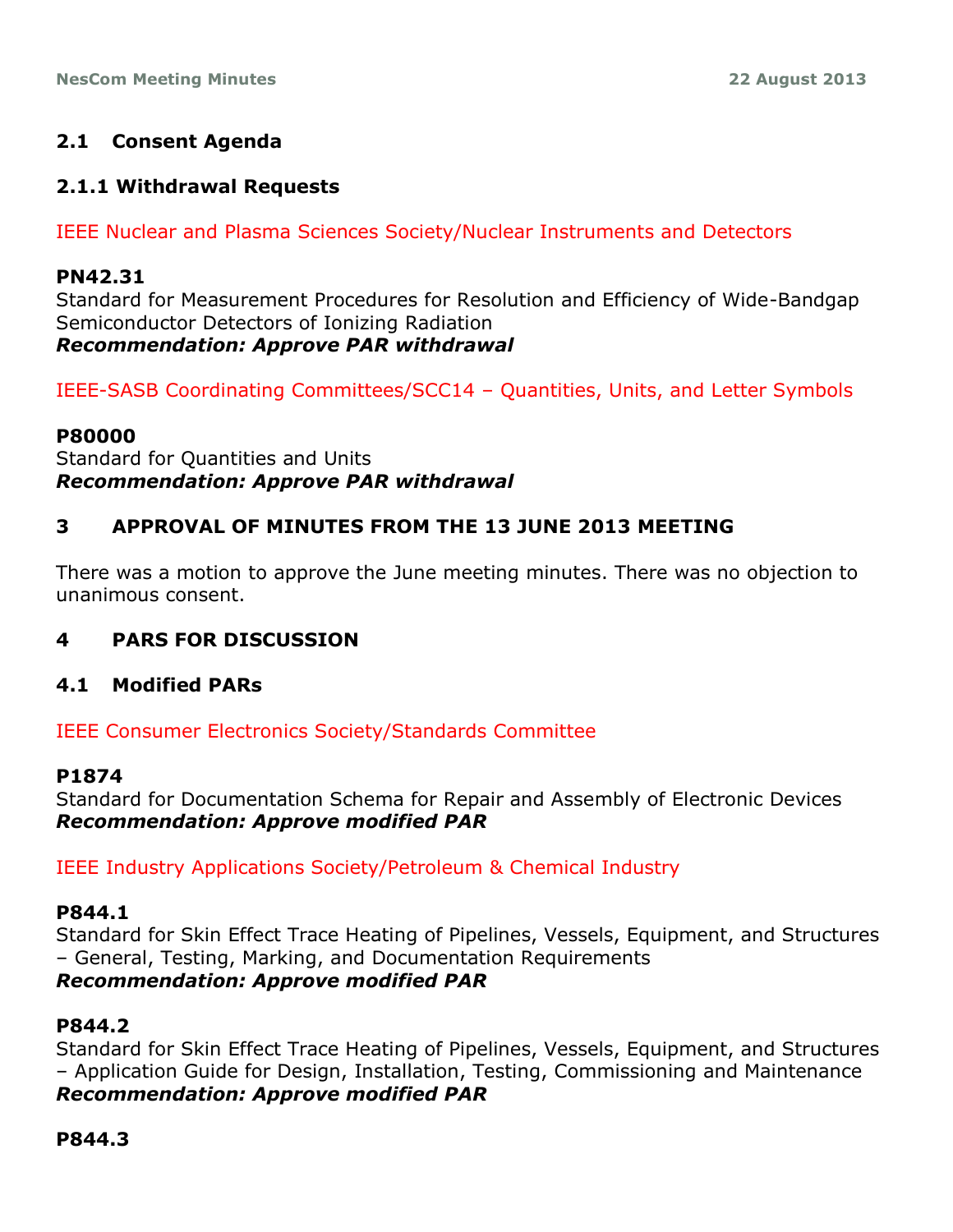Standard for Impedance Heating of Pipelines, Vessels, Equipment, and Structures – General, Testing, Marking, and Documentation Requirements *Recommendation: Approve modified PAR*

#### **P60079-30-1**

General and testing requirements *Recommendation: Approve modified PAR*

### **P60079-30-2**

Explosive Atmospheres – Part 30-2: Electrical resistance trace heating – Application guide for design, installation and maintenance *Recommendation: Approve modified PAR*

IEEE Nanotechnology Council/Standards Committee

#### **P62659**

Standard for Large Scale Manufacturing of Nanoelectronics *Recommendation: Conditionally Approve modified PAR based upon 5.2, paragraph 2, sentence 2, being updated to 'This standard defines generic steps that are employed to facilitate the introduction of nanomaterials into the fabs.'*

IEEE Power and Energy Society/Insulated Conductors

#### **P386**

Standard for Separable Insulated Connector Systems for Power Distribution Systems rated 2.5 kV through 35 kV *Recommendation: Approve modified PAR*

IEEE Power and Energy Society/Power System Relaying

**PC37.119** Guide for Breaker Failure Protection of Power Circuit Breakers *Recommendation: Approve modified PAR*

IEEE-SASB Coordinating Committees/SCC39 – International Committee on Electromagnetic Safety

### **P62704-1**

Standard for Determining the Peak Spatial Average Specific Absorption Rate (SAR) in the Human Body from Wireless Communications Devices, 30 MHz – 6 GHz. Part 1: General Requirements for using the Finite Difference Time Domain (FDTD) Method for SAR **Calculations** 

*Recommendation: Approve modified PAR*

### **P62704-2**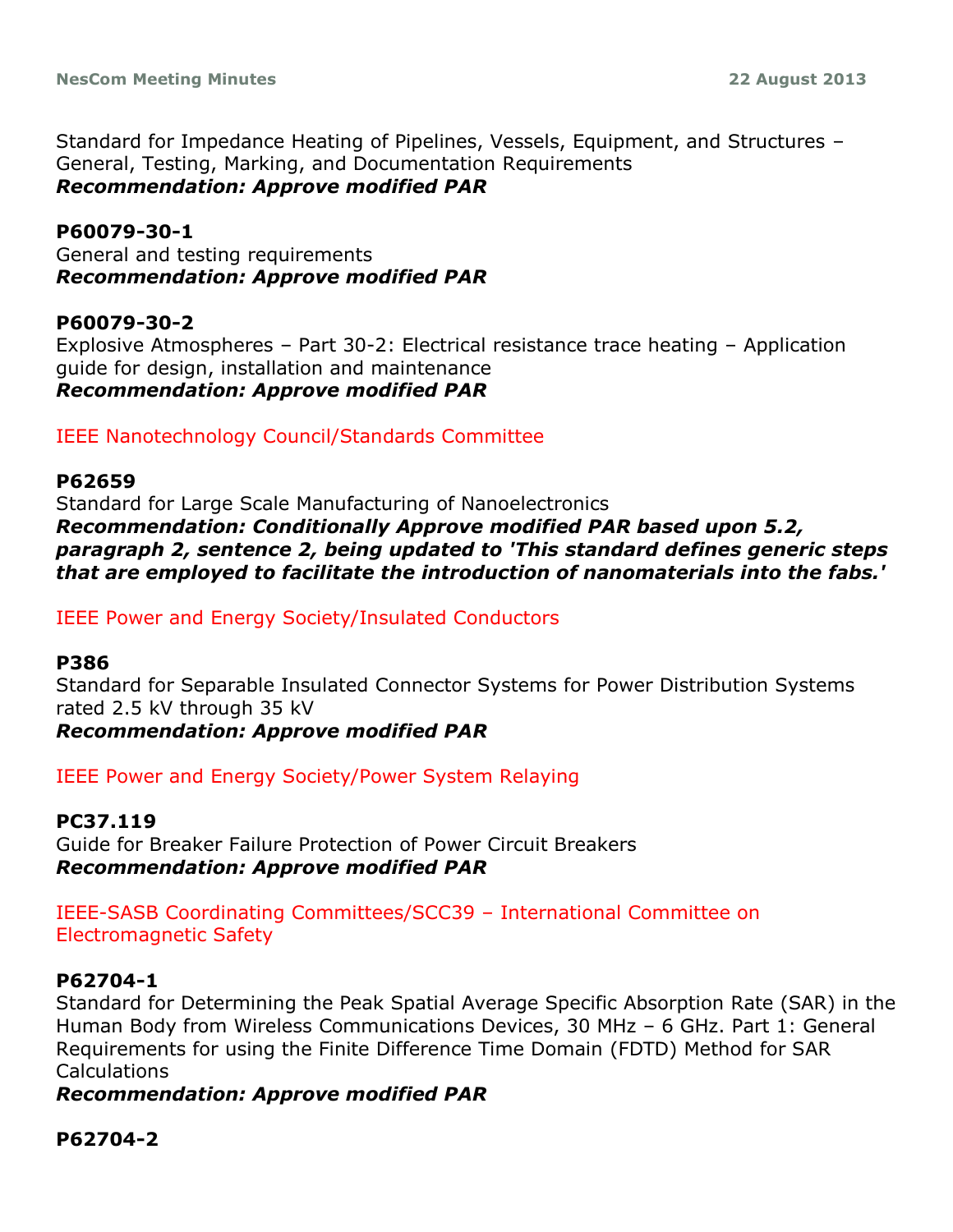Standard for Determining the Peak Spatial Average Specific Absorption Rate (SAR) in the Human Body from Wireless Communications Devices, 30 MHz – 6 GHz. Part 2: Specific Requirements for Finite Difference Time Domain (FDTD) Modeling of Exposure from Vehicle Mounted Antennas

## *Recommendation: Approve modified PAR*

## **PC95.1-2345**

Standard for Military Workplaces – Force Health Protection Regarding Personnel Exposure to Electric, Magnetic and Electromagnetic Fields, 0 Hz to 300 GHz *Recommendation: Approve modified PAR*

## **4.2 Extension Requests**

## IEEE Computer Society/Information Assurance

### **P1619**

Standard for Cryptographic Protection of Data on Block-Oriented Storage Devices *Recommendation: Approve request for an extension until December 2015*

IEEE Computer Society/LAN/MAN Standards Committee

## **P802.11af**

Standard for Information Technology – Telecommunications and Information Exchange Between Systems – Local and Metropolitan Area Networks – Specific Requirements – Part 11: Wireless LAN Medium Access Control (MAC) and Physical Layer (PHY) Specifications; Amendment: TV White Spaces Operation *Recommendation: Approve request for an extension until December 2014*

IEEE Industry Applications Society/Petroleum & Chemical Industry

## **P45.8**

Recommended Practice for Electrical Installations on Shipboard – Cable Systems *Recommendation: Approve request for an extension until December 2015*

## **P1673**

Standard for Requirements for Conduit & Cable Seals for Field Connected Wiring to Equipment in Petroleum and Chemical Industry Exposed to Pressures Above Atmospheric (1.5 kilopascals, 0.22 psi)

*Recommendation: Approve request for an extension until December 2015*

IEEE Industry Applications Society/Technical Books Coordinating Committee

## **P3002.2**

Recommended Practice for Conducting Load-Flow Studies of Industrial and Commercial Power Systems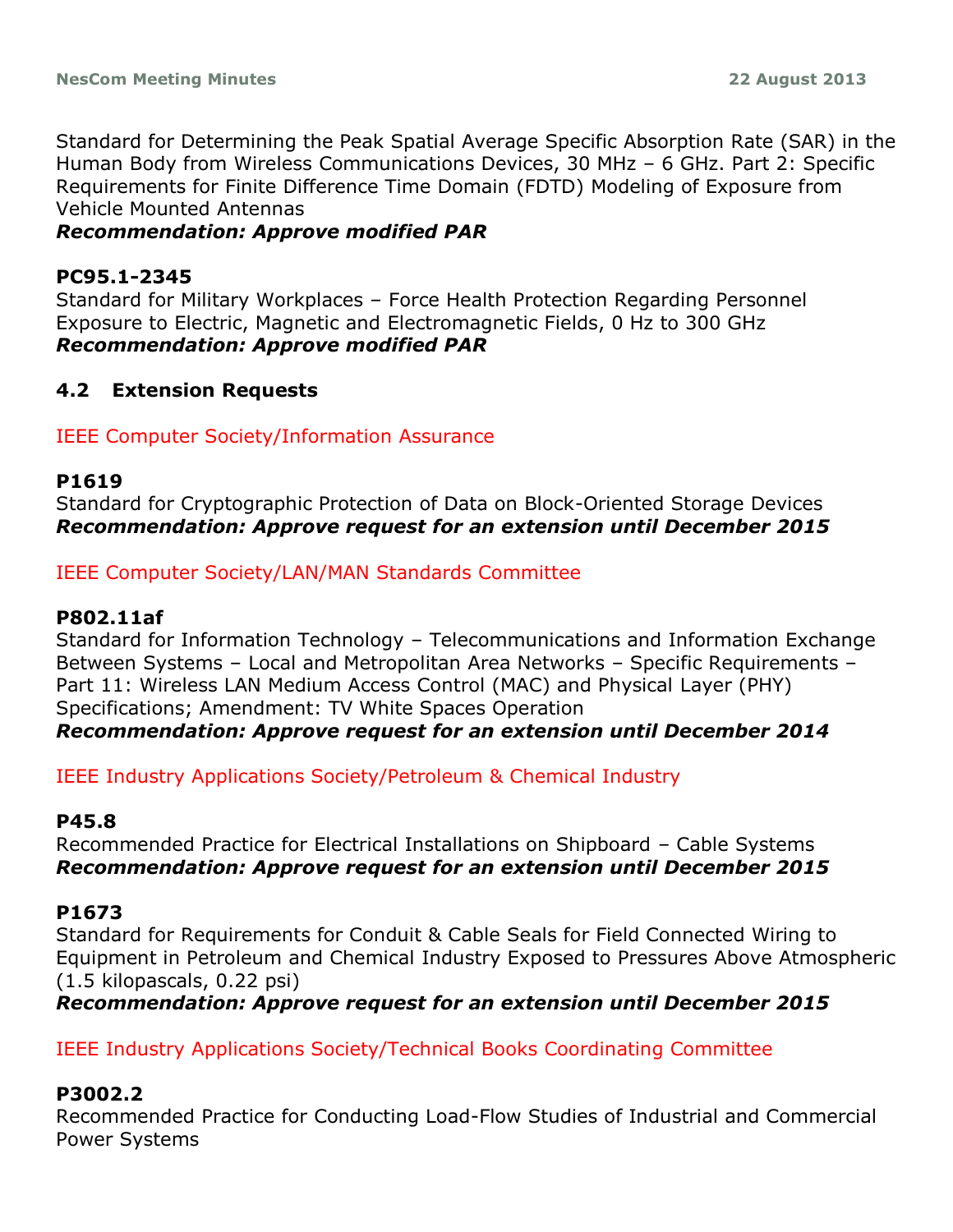## *Recommendation: Approve request for an extension until December 2014*

### **P3002.3**

Recommended Practice for Conducting Short-Circuit Studies of Industrial and Commercial Power Systems

*Recommendation: Approve request for an extension until December 2014*

IEEE Power and Energy Society/Switchgear

## **P62271-37-013**

High-Voltage Switchgear and Controlgear – Part 37-013: Alternating-current generator circuit-breakers

*Recommendation: Approve request for an extension until December 2014*

## **4.3 New PARs**

IEEE Aerospace and Electronic Systems Society/Gyro Accelerometer Panel

## **P293-1969/Cor 1**

Test Procedure for Single-Degree-of-Freedom Spring-Restrained Rate Gyros – Corrigendum 1: Table 1 Heading *Recommendation: Approve new PAR until December 2017*

## **P529-1980/Cor 1**

Supplement for Strapdown Applications to IEEE Standard Specification Format Guide and Test Procedure for Single-Degree-of-Freedom Rate-Integrating Gyros – Corrigendum 1: Torquer Performance, Model Equation and Axis Alignment

*Recommendation: Defer recommendation of the new PAR until the 11 October 2013 Continuous Processing telecon to allow time to dialogue with the Sponsor regarding the inclusion of more specific information on the PAR.*

IEEE-SA Board of Governors/Corporate Advisory Group

**P2100.1** Standard Specifications for Wireless Power and Charging Systems *Recommendation: Approve new PAR until December 2017*

IEEE Computer Society/LAN/MAN Standards Committee

## **P802.15.10**

Recommended Practice for Routing Packets in 802.15.4 Dynamically Changing Wireless Networks

*Recommendation: Approve new PAR until December 2017*

IEEE Computer Society/Software & Systems Engineering Standards Committee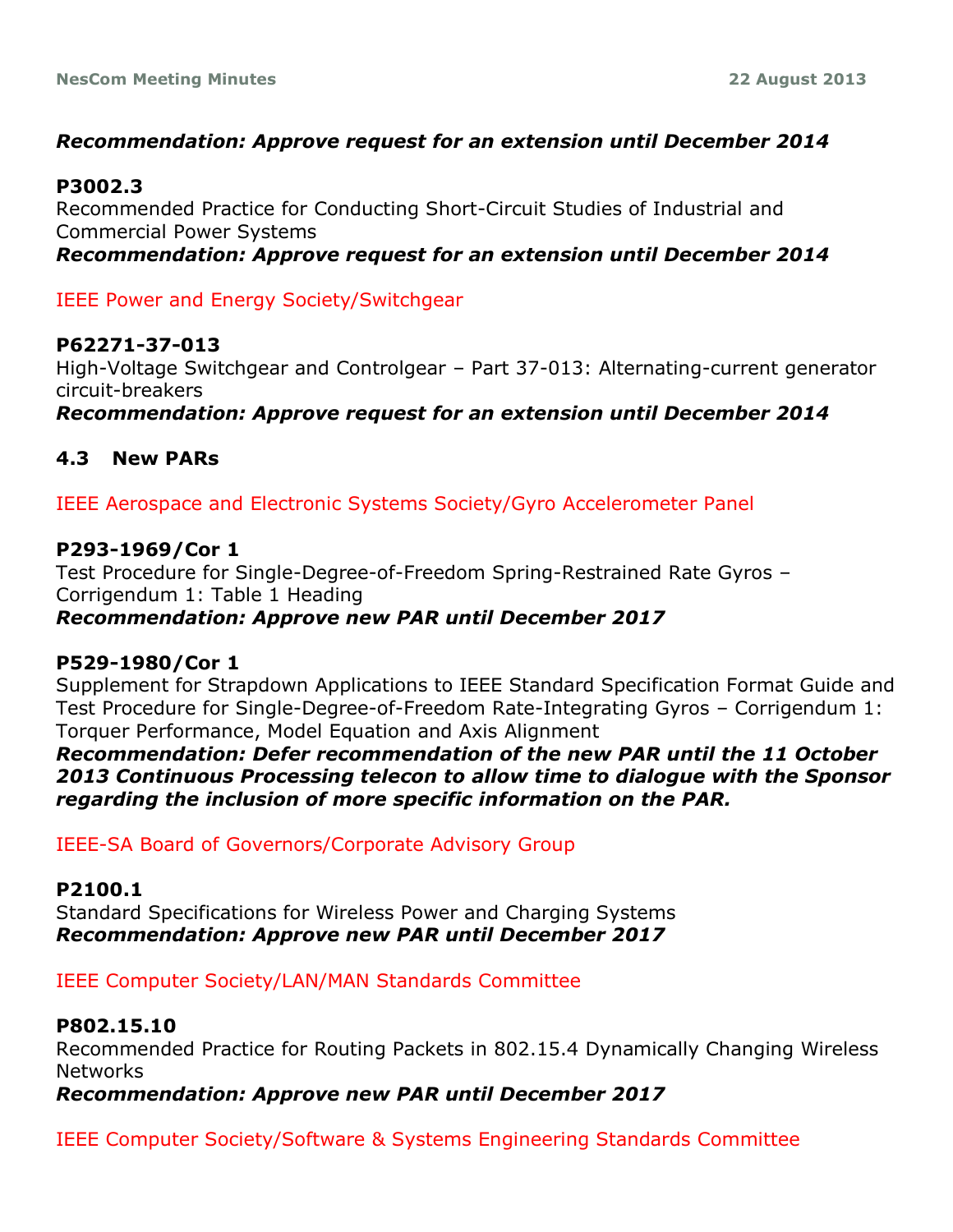## **P26531**

Systems and software engineering – Content management for product life-cycle, user, and service management documentation *Recommendation: Approve new PAR until December 2017*

IEEE Computer Society/Standards Activities Board

## **P1622.3**

Standard for Event Logging Data Interchange Format *Recommendation: Approve new PAR until December 2017*

## **P1857a**

Standard for Advanced Audio and Video Coding Amendment 1: Extension on timing and location information to support object tracking across multiple cameras at Surveillance High Group

## *Recommendation: Conditionally Approve new PAR until December 2017 contingent upon the Scope reverting to its original text.*

## IEEE Industry Applications Society/Petroleum & Chemical Industry

## **P844.4**

Standard for Impedance Heating of Pipelines, Vessels, Equipment, and Structures – Application Guide for Design, Installation, Testing, Commissioning and Maintenance *Recommendation: Approve new PAR until December 2017*

## **P844.5**

Recommended Practice for the Design, Installation, Testing, Commissioning and Maintenance of Induction Heating Systems for Pipelines, Vessels, Equipment, Structures and Induction Susceptor Heating Furnaces *Recommendation: Approve new PAR until December 2017*

IEEE Power and Energy Society/Power System Relaying

## **PC37.247**

Standard for Phasor Data Concentrators for Power Systems *Recommendation: Approve new PAR until December 2017*

## **PC37.248**

Guide for Common Format for Naming Intelligent Electronic Devices (COMDEV) *Recommendation: Approve new PAR until December 2017*

IEEE Power and Energy Society/Transformers

## **PC57.121a**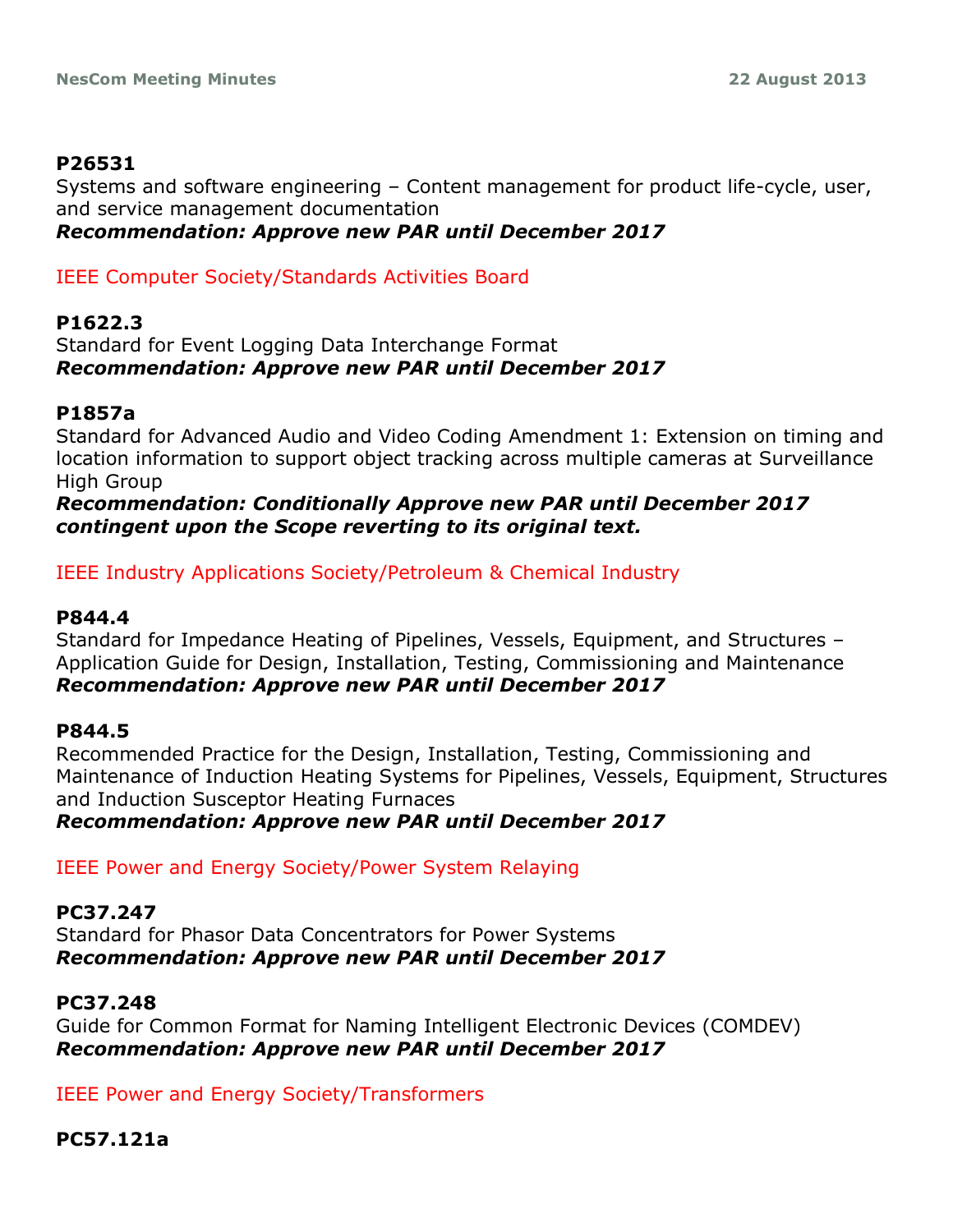Guide for Acceptance and Maintenance of Less Flammable Hydrocarbon Insulating Liquid in Transformers: Amendment a

*Recommendation: Approve new PAR until December 2017*

## **PC57.161**

Guide for Dielectric Frequency Response Test *Recommendation: Approve new PAR until December 2017*

## **PC57.162**

Guide for the Interpretation of Moisture Related Parameters in Dry, Gas Insulated and Liquid Immersed Transformers and Reactors

*Recommendation: Approve new PAR until December 2017*

IEEE-SASB Coordinating Committees/SCC21 – Fuel Cells, Photovoltaics, Dispersed Generation, and Energy Storage

## **P1547.1a**

Standard Conformance Test Procedures for Equipment Interconnecting Distributed Resources with Electric Power Systems Amendment 1 *Recommendation: Approve new PAR until December 2017*

IEEE Vehicular Technology Society/Rail Transportation Standards Committee

### **P1883**

Recommended Practice for Electrical and Electro-Mechanical Bench Test Equipment (BTE) for Transit Rail Projects *Recommendation: Approve new PAR until December 2017*

## **4.4 PARs for the Revision of Standards**

## IEEE-SA Board of Governors/Corporate Advisory Group

### **P1888**

Standard for Ubiquitous Green Community Control Network Protocol *Recommendation: Approve PAR for the revision of a standard until December 2017*

IEEE Power and Energy Society/Stationary Batteries Committee

### **P484**

Recommended Practice for Installation Design and Installation of Vented Lead-Acid Batteries for Stationary Applications

### *Recommendation: Approve PAR for the revision of a standard until December 2017*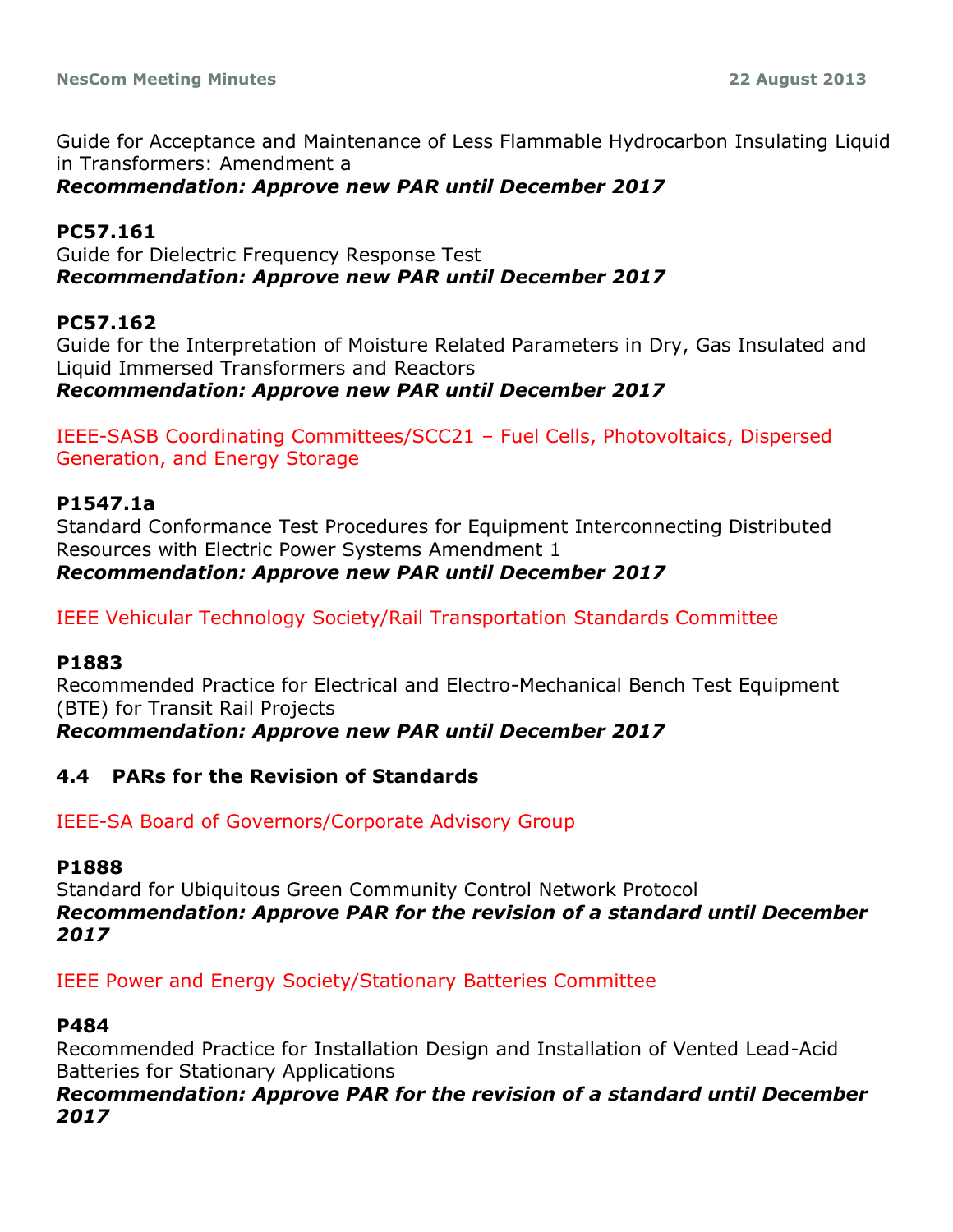## IEEE Power and Energy Society/Transmission and Distribution

### **P1307**

Standard for Fall Protection for Utility Work *Recommendation: Conditionally Approve PAR for the revision of a standard until December 2017 contingent upon the deletion of 'US' in item 5.6.*

IEEE-SASB Coordinating Committees/SCC14 – Quantities, Units, and Letter Symbols

### **P945**

Recommended Practice for Preferred Metric Units for Use in Electrical and Electronics Science and Technology

*Recommendation: Defer recommendation of the PAR for the revision of a standard until the 11 October 2013 Continuous Processing telecon so that the WG Chair information can be entered on the PAR.*

IEEE-SASB Coordinating Committees/SCC20 – Test and Diagnosis for Electronic Systems

### **P1636.2**

Standard for Software Interface for Maintenance Information Collection and Analysis (SIMICA): Exchanging Maintenance Action Information via the Extensible Markup Language (XML)

### *Recommendation: Approve PAR for the revision of a standard until December 2017*

## **5 OLD BUSINESS**

### **5.1 Trial Use Ad Hoc – Balma**

Peter Balma, Ad Hoc Chair, presented an update on the progress of the group. The ad hoc group will continue to meet and is expected to provide an update at the December NesCom meeting.

### **5.2 PAR Extension Ad Hoc – Winston**

Phil Winston, Ad Hoc Chair, noted that Lisa Yacone had provided requested data for the past three years (2010-2012). Phil indicated that he is currently analyzing the data.

## **6 NEW BUSINESS**

## **6.1 Submittal Deadline – Discussion – Rosdahl**

Chair Rosdahl led discussion related to the PAR submittal deadline and whether or not the approach to how the deadline is currently being handled could be improved, taking